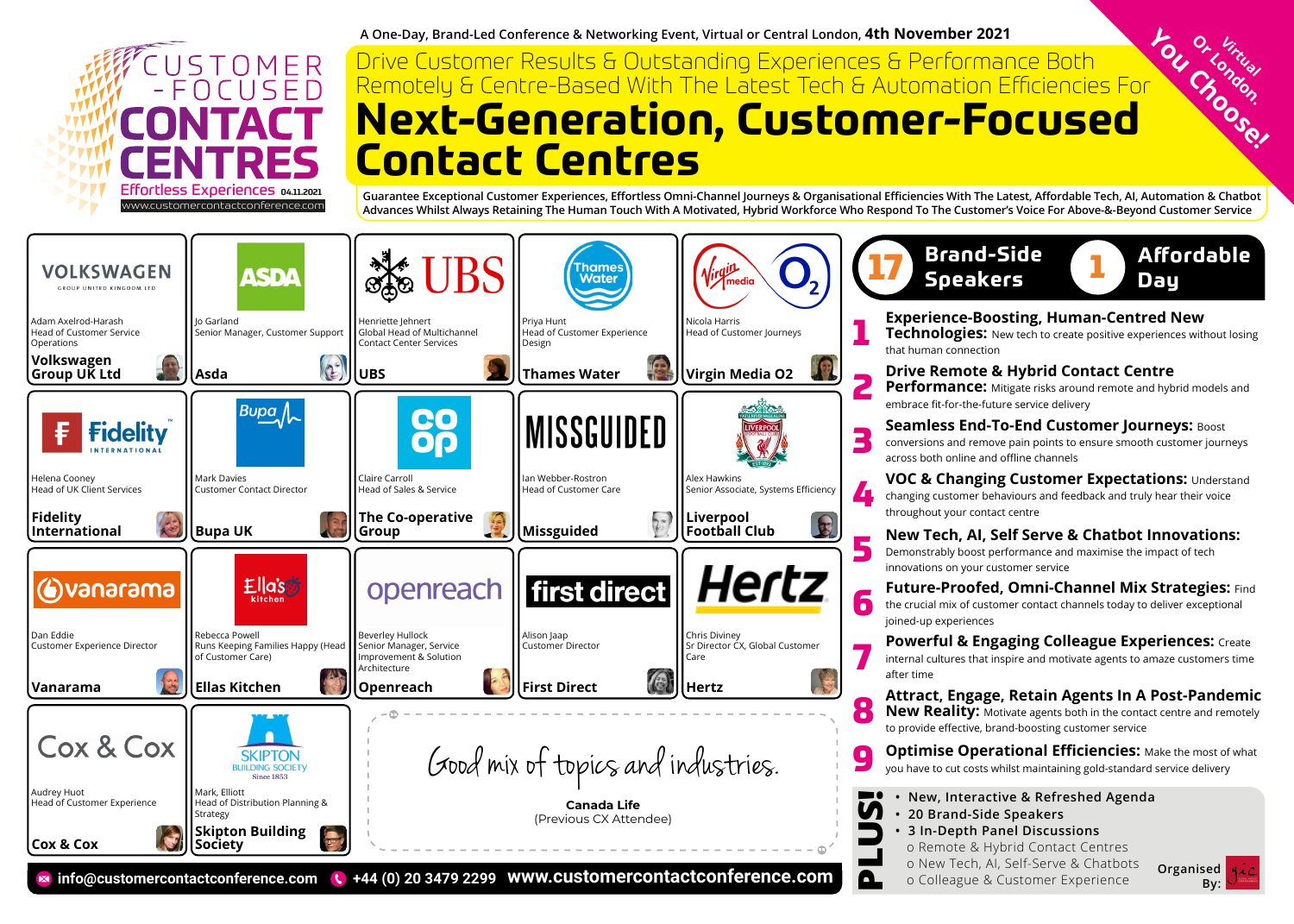Customer-Centric, Human-Touch New Tech • Remote & Hybrid Contact Centres • Seamless Customer Journeys • Voice Of The Customer & Behaviours • New Tech, AI, Self Serve & Chatbots • Future-Proofed Omni-Channel Mix Strategies • Colleague & Customer Experience • Attract, Engage & Retain Agents Post-Pandemic • Maximise Operational & Service Efficiencies

08.30 Registration, Informal Networking & GIC Opening Remarks

09.00 Morning Chair's Opening Remarks

Alison Jaap Customer Director **first direct**



# **CUSTOMER-CENTRIC NEW TECH**

- **Harness The Latest Tech Advances In AI &**  09.10 **Automation To Deliver Real Impact To The Business & Stand-Out Customer Experience**
- Identify where new tech is needed within the organisation to best serve customers' needs and improve efficiencies – without breaking the bank!
- Where are tech advancements moving faster than our customers? Identify customers and customers situations that require that person-to-person interaction
- Understand the crucial moments your customer expects the human touch and empower agents to provide best-in-class customer services at these moments
- Ensure agents and customers are fully prepared for technology changes, and remove pain points from the customer journey before they occur
- AI, automation and chatbots… where has it worked well with good customer satisfaction metrics?

Adam Axelrod-Harash Head of Customer Service Operations

**Volkswagen Group UK Ltd**

**VOLKSWAGEN** GROUP UNITED KINGDOM IT

**PANEL** 

# **REMOTE CONTACT CENTRES**

#### **Engage & Manage Agents Effectively**  09.30 **During Remote Working To Ensure A Q&A Consistently High Level Of Customer Service**

- What key technologies have been crucial during the pandemic to ensure the success of remote working in contact centres? • Back to the office? WFH? Hybrid Models? What does the future look like for contact centres to ensure both customer success and agent retention?
- How can agents be supported effectively working from home to both drive performance and employee wellbeing?
- Solidify data security with remote working and secure peace of mind for both customers and the business
- Keep a close eye on remote agent performance while maintaining trust and autonomy
- Broadband, distractions, space… what are the hurdles to smooth WFH operations and how does that impact your workforce policies?

Jo Garland

 $\left( \begin{matrix} 1 \\ 2 \end{matrix} \right)$ Senior Manager, Customer Support **Asda**



Alex Hawkins

Senior Associate, Systems Efficiency **Liverpool Football Club**

## **SEAMLESS CUSTOMER JOURNEYS**

**Join Up The Dots Of Your Customer's Journey**  10.05 **Across Multiple Channels To Reduce Pain Points, Resolve Customer Needs & Ensure Streamlined Experiences** 

- How can customer data be leveraged effectively to offer a more proactive customer services and remove pain points from customer journeys?
- Apply successful customer journey mapping strategies to understand your customers experience and provide consistent and reliable service across your channel mix
- Balance automation advances with that personal touch: insights into customer journeys that need human interaction to provide reassurance, swift resolution and above-and-beyond CX

Nicola Harris

Head of Customer Journeys **Virgin Media O2** 



**PERSPUBLE** D<sub>OUBLE</sub>

10.25 Morning Refreshment Break With Informal Networking

### **VOICE OF THE CUSTOMER & CONTINUOUS IMPROVEMENT**

10.55 Keep Pace With Customers' Rapidly Changing **Expectations & Ensure The Voice Of The Customer Is Being Heard In Your Organisation To Inform Operations & Future Strategies**

- With the pandemic changing both customer expectations and demands, how can we leverage data and feedback to ensure the voice of the customer is being truly heard and actioned?
- How can memorable experiences inspire brand loyalty and create long-term customer relationships?

• The customer's voice can be heard further than the contact centre! From social media feedback to review sites, how can we become solutions-focused and mitigate any brand reputational damage?

10.55 Ian Webber-Rostron

**UBS**





11.15 Henriette Jehnert Global Head of Multichannel Contact Center Services



**PANEL** 

**Q&A**

11.35 Bonus Session; Reserved For Exclusive Conference Partner

# **NEW TECH, AI & CHATBOTS**

- 12.05 Savvy Tech Application That Makes A **Tangible Impact On Customer Outcomes, Colleague Experience & Contact Centre Efficiencies**
- Advances in AI and chatbots have come on leaps and bounds in recent years, but where are the most effective areas for business to invest to ensure improved customer experience?
- Cyber, data, cloud… with new tech comes new security vulnerabilities! How can we ensure airtight customer data safety with these advances?
- Delve deeper into the data on how your customers interact with new tech and ensure you are removing pain point for customers, not adding them
- Set out metrics to accurately benchmark tech performance post-implementation to ensure customer needs are met, agents are productive and overall targets are being met

Chris Diviney Sr Director CX, Global Customer Care **Hertz**



12.35 Morning Chair's Closing Remarks



Customer Director **first direct**

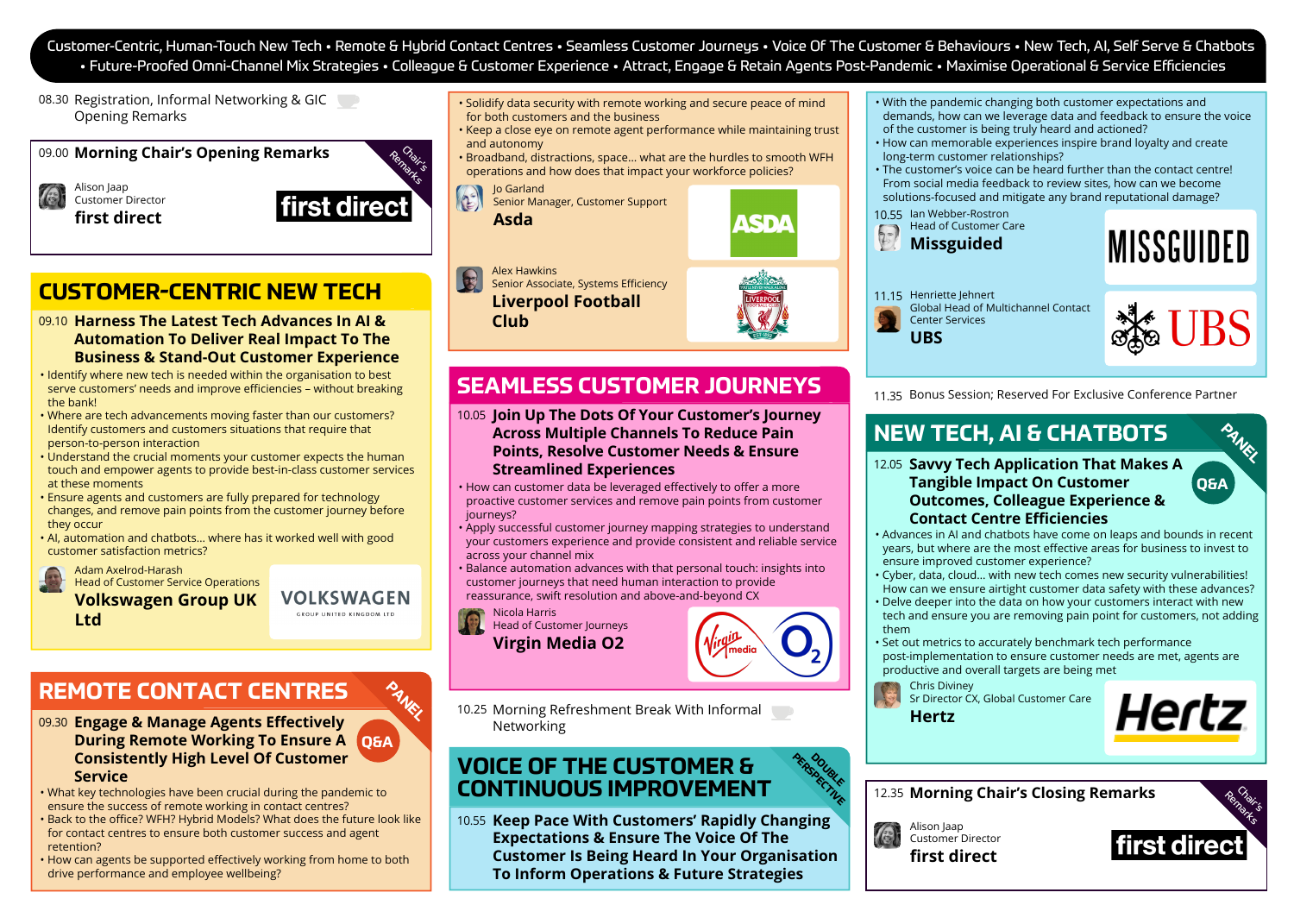

Brand-Side Contact Centres & Customer Experience Leaders Share Their New Insights & Learnings On The Latest Tech & Al Advancements & Efficiencies, Engaged & Motivated<br>Agents & Cultures Both In Contact Centres & Remotely, T Multiple Channels Without Losing The Human Touch

12.40 Lunch For Delegates, Speakers & Partners

13.40 **Afternoon Chair's Opening Remarks** Remain Mark Davies Customer Contact Director Buna **Bupa UK**

### **FUTURE-PROOFED CHANNEL MIX STRATEGIES**

- **Develop & Invest In The Key Channels For Your**  13.50 **Contact Centre To Optimise Customer Journeys Deliver Exceptional Joined-Up Experiences**
- From phone to webchat to email, determine the channels to prioritise in your contact centre to offer customers the choice they truly want
- Understand the needs of different customer segments and effectively target your channel strategy to your customer base
- Ensure you're not overlooking the digitally challenged in this digital world! Decipher where extra investment is worth every penny for vulnerable customers and more serious cases
- The pandemic has helped customers naturally move towards self-service, but how can businesses help these behaviours become embedded in the long-term?

Mark Elliott Head of Distribution Planning & **Strategy** 

**Skipton Building Society**

SKIPTON **BUILDING SOCIETY Since 1853** 

**PANEL** 

**Q&A**

14.10 Bonus Session; Reserved For Exclusive Conference Partner

### **COLLEAGUE & CUSTOMER**

- **Develop Engaging & Motivating Internal**  14.40 **Cultures To Inspire Agents To Put Customers At The Heart Of Everything They Do Service**
- Inspire customer-centricity with robust employee engagement throughout your contact centre to develop agents that deliver best-in-class customer experiences time after time
- Give agents agency! When can agents go "off script" to best support customers?
- What technologies truly get the best out of agents and enable them to provide memorable customer experiences call after call?
- Measure the impact your staff engagement strategies are having on customer experience and demonstrate the value this is having on the bottom line

Priya Hunt • What methods and training best help agents empathise with customers' experiences to create a journey that really looks after customers?

Head of Customer Experience Design **Thames Water**

Rebecca Powell

Dan Eddie

**Society**

Mark Elliott

Strategy

**Vanarama**

Claire Carroll Head of Sales & Service **The Co-operative** 

**Group**

Beverley Hullock Senior Manager, Service Improvement & Solution

Architecture

Customer Experience Director

Head of Distribution Planning &

**Skipton Building** 





hame: Water

vanarama openreach

- **Openreach**
- 15.20 Bonus Session; Reserved For Exclusive Conference Partner
- 15.35 Afternoon Refreshment Break With Informal Networking

### **ATTRACT, ENGAGE & RETAIN**

#### **Develop Internal Cultures That Motivate &**  16.05 **Engage Contact Centre Agents To Reduce Turnover & Create A Resilient Workforce**

• Increase agent retention through developing a nurturing company culture where people feel comfortable in their workplace and see a future with the business

- Remote or on-site, how can we best support agents and their wellbeing?
- Career progression! Learning and development strategies to nurture ambition and retain top talent long term

Audrey Huot Head of Customer Experience **Cox & Cox** 



### **OPTIMISE OPERATIONAL EFFICIENCIES**

- **Reduce Waste & Inefficiencies Without**  16.25 **Scrimping On Customer Satisfaction To Ensure Your Contact Centre Remains A Profit Centre**
- What quick tips and tricks can be implemented to streamline your contact centre operations to ensure you're adding value for customers and the business?
- Where can automation be effectively utilised to streamline wait times for customers and improve brand experiences?
- Best-practice advice on overhauling day-to-day operations to bring your contact centre into the modern world without breaking the bank?

Helena Cooney Head of UK Client Services **Fidelity International**



Mark Davies **16.45 Afternoon Chair's Closing Remarks** 

> Customer Contact Director **Bupa UK**



16.55 Official Close Of Conference